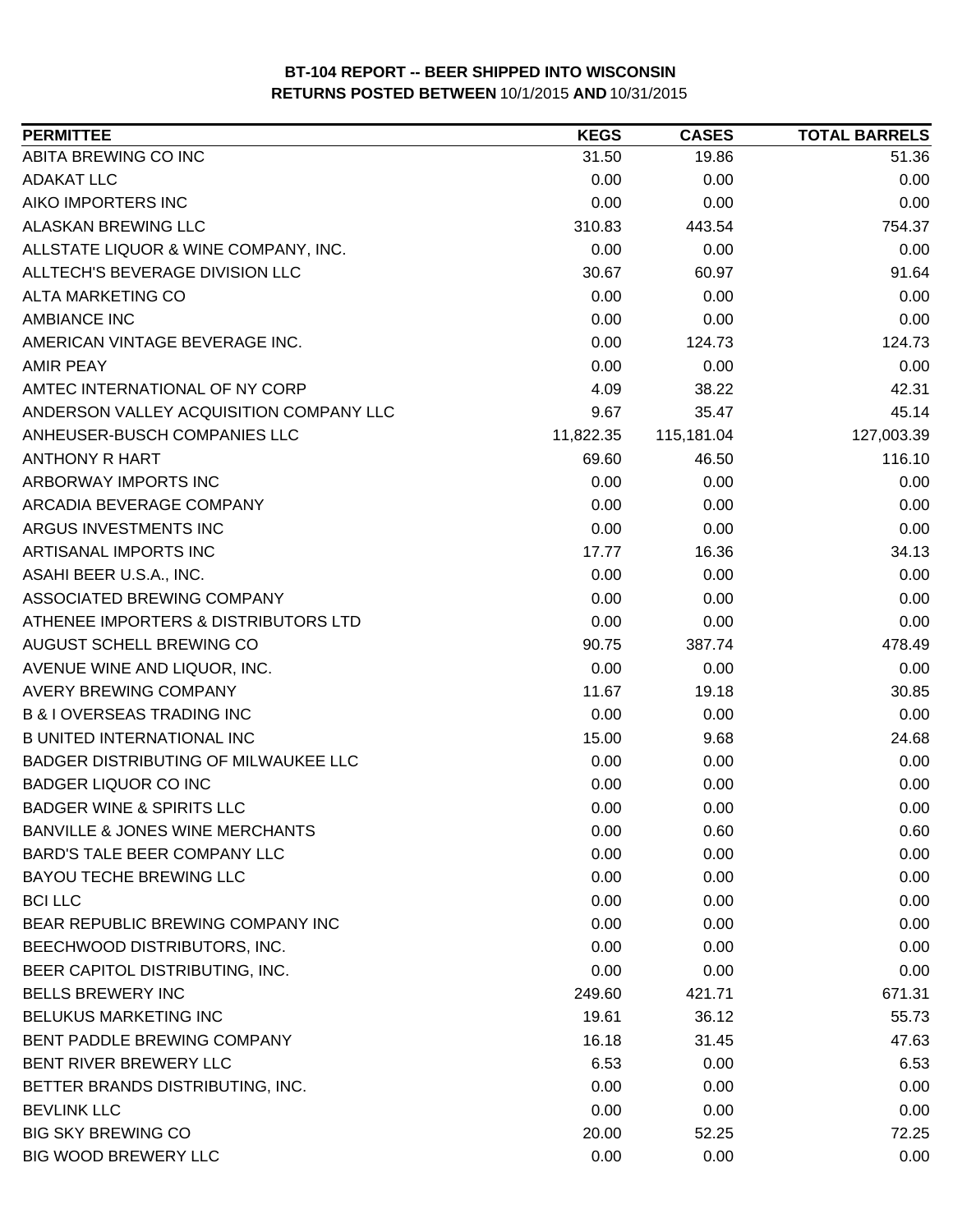| <b>PERMITTEE</b>                     | <b>KEGS</b> | <b>CASES</b> | <b>TOTAL BARRELS</b> |
|--------------------------------------|-------------|--------------|----------------------|
| BILL'S DISTRIBUTING, LTD.            | 0.00        | 0.00         | 0.00                 |
| <b>BINDING BRAUEREI USA INC</b>      | 25.56       | 132.54       | 158.10               |
| <b>BLACK LIST BEER LLC</b>           | 0.25        | 0.46         | 0.71                 |
| <b>BLUME BRAUHAUS LLC</b>            | 0.00        | 0.00         | 0.00                 |
| <b>BOSTON BEER CORPORATION</b>       | 609.82      | 2,700.19     | 3,310.01             |
| <b>BOULDER BEER INC</b>              | 23.34       | 46.89        | 70.23                |
| BRAU BROTHERS BREWING COMPANY, LLC   | 0.00        | 0.00         | 0.00                 |
| BRECKENRIDGE BREWERY LLC             | 0.00        | 0.00         | 0.00                 |
| BRECKENRIDGE BREWERY OF COLORADO LLC | 0.00        | 0.00         | 0.00                 |
| <b>BRIAN EWING</b>                   | 8.34        | 26.63        | 34.97                |
| <b>BROWN-FORMAN CORPORATION</b>      | 0.00        | 101.75       | 101.75               |
| <b>BURNING BROTHERS BREWING LLC</b>  | 0.00        | 8.03         | 8.03                 |
| C.J.W., INC.                         | 0.00        | 0.00         | 0.00                 |
| CANAL STREET BREWING CO LLC          | 84.50       | 703.78       | 788.28               |
| CAPITOL-HUSTING COMPANY, INC.        | 0.00        | 0.00         | 0.00                 |
| <b>CAROLE MINOGUE</b>                | 0.00        | 0.00         | 0.00                 |
| CARRIAGE HOUSE IMPORTS, LTD.         | 0.00        | 92.81        | 92.81                |
| CASTLE DANGER BREWING CO LLC         | 0.00        | 5.29         | 5.29                 |
| CENTRAL BEER DISTRIBUTORS, INC.      | 0.00        | 0.00         | 0.00                 |
| CENTRAL BEER IMPORT & EXPORT INC     | 0.00        | 0.00         | 0.00                 |
| <b>CHAS A BERNICK INC</b>            | 0.67        | 2.76         | 3.43                 |
| <b>CISCO BREWERS INC</b>             | 0.00        | 8.13         | 8.13                 |
| <b>CLASSIC BREWING COMPANY</b>       | 0.00        | 0.00         | 0.00                 |
| COLD SPRING BREWING COMPANY          | 4.35        | 3.33         | 7.68                 |
| <b>COMEBACK BREWING INC</b>          | 4.00        | 0.00         | 4.00                 |
| CORONADO BREWING COMPANY INC         | 12.66       | 35.11        | 47.77                |
| <b>CROWN IMPORTS LLC</b>             | 0.00        | 9,967.12     | 9,967.12             |
| D&V INTERNATIONAL INC                | 16.77       | 18.06        | 34.83                |
| DEAN DISTRIBUTING, INC.              | 0.00        | 0.00         | 0.00                 |
| DEAN DISTRIBUTING, INC.              | 0.00        | 0.00         | 0.00                 |
| DESCHUTES BREWERY INC                | 71.61       | 209.90       | 281.51               |
| <b>DESTIHL HOLDINGS LLC</b>          | 7.00        | 16.61        | 23.61                |
| DETROIT RIVERTOWN BREWING LLC        | 12.00       | 65.54        | 77.54                |
| DIAGEO - GUINNESS USA INC.           | 595.72      | 2,735.31     | 3,331.03             |
| DISCOUNT LIQUOR, INC.                | 0.00        | 0.00         | 0.00                 |
| DOANE DISTRIBUTING, INC.             | 0.00        | 0.00         | 0.00                 |
| DOGFISH HEAD CRAFT BREWERY LLC       | 49.33       | 160.79       | 210.12               |
| DOLCE BEVERAGE GROUP LLC             | 0.00        | 0.00         | 0.00                 |
| <b>DOYNA LTD</b>                     | 0.00        | 0.00         | 0.00                 |
| DUVEL MOORTGAT USA LTD               | 47.18       | 50.41        | 97.59                |
| E & J GALLO WINERY                   | 0.00        | 100.15       | 100.15               |
| EASTERN LIQUORS USA INC              | 0.00        | 0.00         | 0.00                 |
| EINSTOK BEER COMPANY LP              | 0.00        | 0.00         | 0.00                 |
| EL DORADO BEVERAGE CO                | 0.00        | 0.00         | 0.00                 |
| EPIC BREWING COMPANY LLC             | 0.00        | 0.00         | 0.00                 |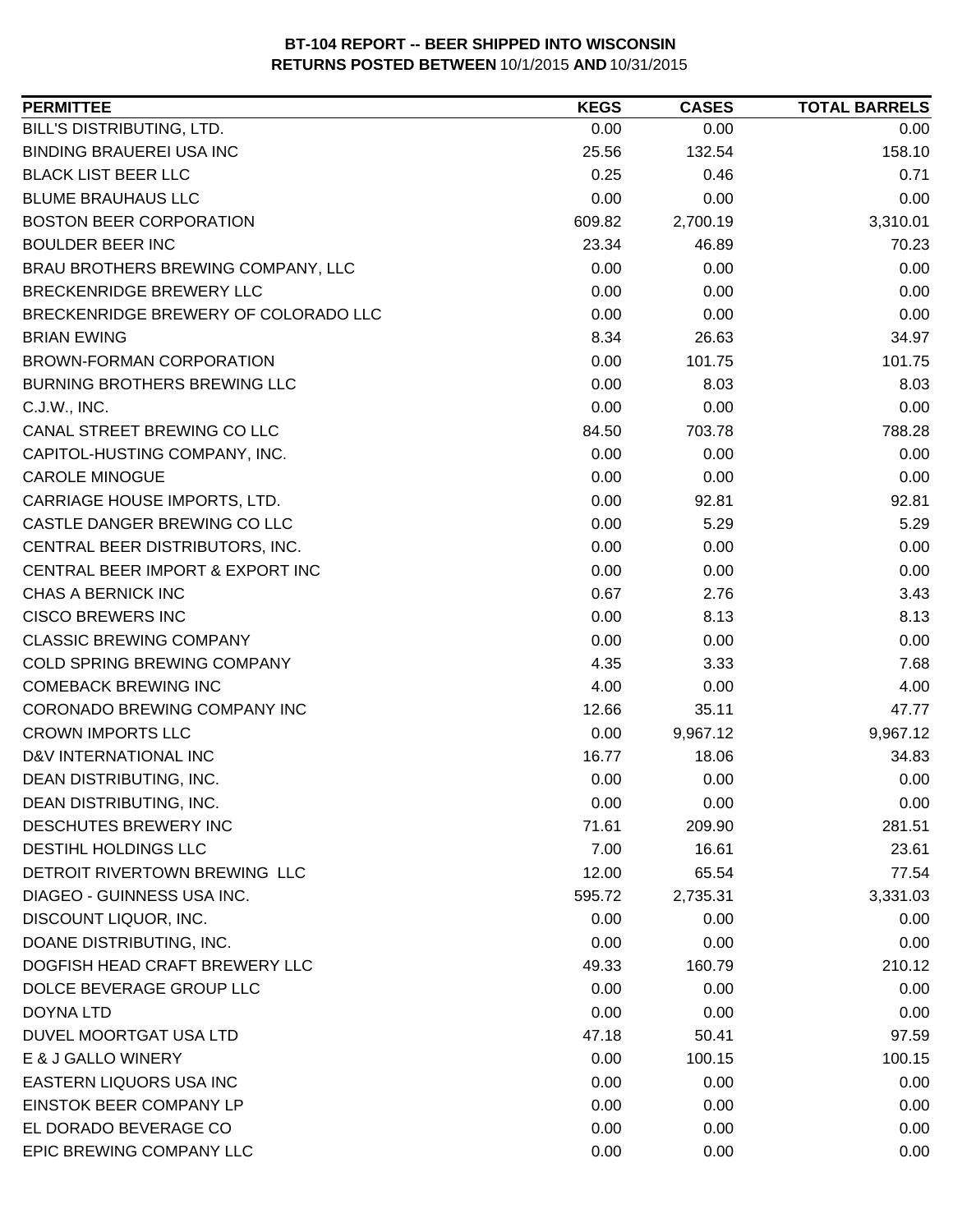| <b>PERMITTEE</b>                             | <b>KEGS</b> | <b>CASES</b> | <b>TOTAL BARRELS</b> |
|----------------------------------------------|-------------|--------------|----------------------|
| <b>EUROBREW INC</b>                          | 0.00        | 3.32         | 3.32                 |
| <b>FABIANO BROTHERS - WISCONSIN LLC</b>      | 0.00        | 0.00         | 0.00                 |
| FEDERATION OF BEER INC                       | 0.00        | 0.00         | 0.00                 |
| FINCH'S BEER COMPANY LLC                     | 0.00        | 62.52        | 62.52                |
| <b>FIRESTONE WALKER LLC</b>                  | 0.00        | 0.00         | 0.00                 |
| FLANIGAN DISTRIBUTING OF DOOR COUNTY, INC.   | 0.00        | 0.00         | 0.00                 |
| FLAT EARTH HOLDINGS LLC                      | 0.00        | 0.00         | 0.00                 |
| <b>FLYING DOG BREWERY LLLP</b>               | 0.00        | 0.00         | 0.00                 |
| FOUR SEASONS BEER DISTRIBUTORS INC           | 0.00        | 0.00         | 0.00                 |
| FOUR SIDES IMPORT COMPANY                    | 0.00        | 0.00         | 0.00                 |
| FRANK BEER DISTRIBUTORS, INC.                | 0.00        | 0.00         | 0.00                 |
| FRANK BEER SOUTH LLC                         | 0.00        | 0.00         | 0.00                 |
| FRANK LIQUOR COMPANY, INC.                   | 0.00        | 90.00        | 90.00                |
| FRANK LIQUORS OF LA CROSSE, INC.             | 0.00        | 0.00         | 0.00                 |
| FRANKENMUTH BREWING COMPANY                  | 0.00        | 0.00         | 0.00                 |
| FRED R KARM JR                               | 0.00        | 0.00         | 0.00                 |
| FULTON STREET BREWERY LLC                    | 0.00        | 0.00         | 0.00                 |
| <b>G K SKAGGS INC</b>                        | 0.00        | 0.00         | 0.00                 |
| <b>GALENA BREWING COMPANY INC</b>            | 0.00        | 0.00         | 0.00                 |
| <b>GARY'S CORPORATION OF OAK CREEK</b>       | 0.00        | 0.00         | 0.00                 |
| <b>GB SALES MILWAUKEE, INC.</b>              | 0.00        | 0.00         | 0.00                 |
| <b>GELOSO BEVERAGE GROUP LLC</b>             | 0.00        | 27.29        | 27.29                |
| GENERAL BEER DISTRIBUTORS CO.                | 0.00        | 0.00         | 0.00                 |
| <b>GENERAL BEER-NORTHEAST INC</b>            | 0.00        | 0.00         | 0.00                 |
| GENERAL BEER-NORTHEAST INC                   | 0.00        | 0.00         | 0.00                 |
| GENERAL BEER-NORTHWEST, INC.                 | 0.00        | 0.00         | 0.00                 |
| GENERAL BEER-NORTHWEST, INC.                 | 0.00        | 0.00         | 0.00                 |
| GENERAL BEVERAGE SALES CO- OSHKOSH           | 0.00        | 0.00         | 0.00                 |
| GENERAL BEVERAGE SALES CO.                   | 0.00        | 0.00         | 0.00                 |
| <b>GENERAL BEVERAGE SALES CO.- MILWAUKEE</b> | 0.00        | 0.00         | 0.00                 |
| <b>GFBC INC</b>                              | 59.57       | 52.98        | 112.55               |
| <b>GLOBAL VILLAGE IMPORTS LLC</b>            | 0.00        | 4.06         | 4.06                 |
| <b>GREGORY S HARDMAN</b>                     | 0.00        | 13.54        | 13.54                |
| <b>GTBC LLC</b>                              | 0.00        | 0.00         | 0.00                 |
| H C FOODS CO LTD                             | 0.00        | 0.00         | 0.00                 |
| <b>HALES ALES LTD</b>                        | 0.00        | 0.00         | 0.00                 |
| <b>HARVEST MOON BREWING LLP</b>              | 0.00        | 11.03        | 11.03                |
| HEINEKEN USA INCORPORATED                    | 231.50      | 3,605.00     | 3,836.50             |
| HENDRICKS BEVERAGE, INC.                     | 0.00        | 0.00         | 0.00                 |
| HOME BREW MART INC                           | 80.82       | 221.59       | 302.41               |
| <b>ILLYRIAN IMPORT INC</b>                   | 0.00        | 0.00         | 0.00                 |
| INDEED BREWING COMPANY LLC                   | 2.17        | 2.84         | 5.01                 |
| <b>INDIAN PEAKS BREWING COMPANY</b>          | 37.67       | 68.66        | 106.33               |
| INDIAN RIVER BEVERAGE CORPORATION            | 0.00        | 0.00         | 0.00                 |
| INDIAN WELLS BREWING CO LLC                  | 0.00        | 0.00         | 0.00                 |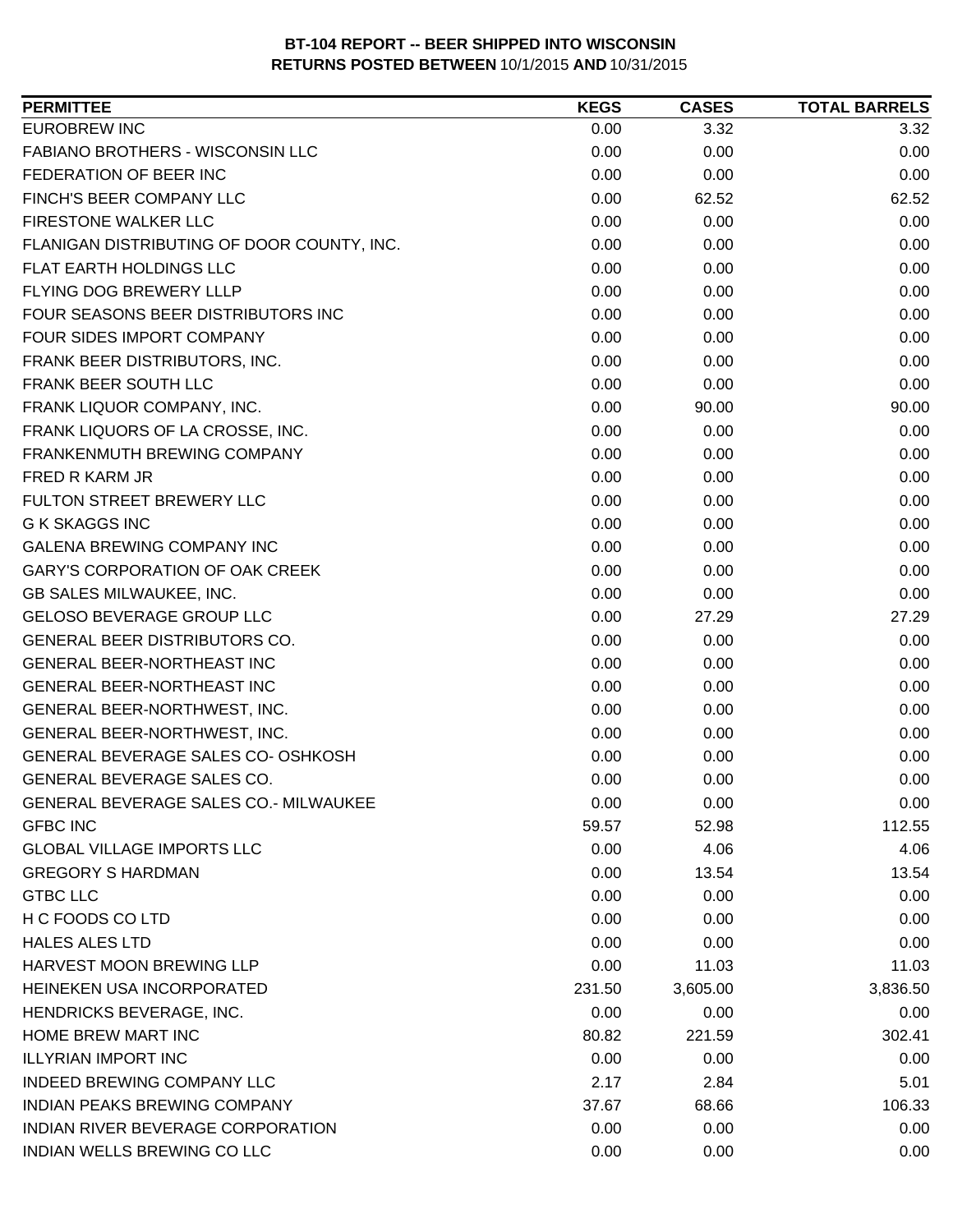| <b>PERMITTEE</b>                      | <b>KEGS</b> | <b>CASES</b> | <b>TOTAL BARRELS</b> |
|---------------------------------------|-------------|--------------|----------------------|
| IRL, INCORPORATED                     | 0.00        | 0.00         | 0.00                 |
| <b>JASON MARKKULA</b>                 | 0.00        | 0.00         | 0.00                 |
| <b>JAW PROPERTIES LLC</b>             | 0.00        | 0.00         | 0.00                 |
| <b>JDZ INC</b>                        | 7.33        | 10.72        | 18.05                |
| <b>JOHN J COLLETTI</b>                | 0.00        | 0.00         | 0.00                 |
| JOHNSON BROTHERS OF WISCONSIN INC     | 0.00        | 0.00         | 0.00                 |
| JOHNSON DISTRIBUTING, INC.            | 0.00        | 0.00         | 0.00                 |
| JOM WINE & SPIRITS INC                | 0.00        | 0.00         | 0.00                 |
| JOSEPH JAMES BREWING CO INC           | 0.00        | 0.00         | 0.00                 |
| <b>KAREN HOLTON</b>                   | 0.00        | 0.00         | 0.00                 |
| KAY BEER DISTRIBUTING, INC.           | 0.00        | 0.00         | 0.00                 |
| KEWEENAW BREWING CO LLC               | 31.50       | 25.68        | 57.18                |
| KOJIMA & INTERNATIONAL ASSOCIATES INC | 0.00        | 0.00         | 0.00                 |
| <b>KROMBACHER USA LLC</b>             | 0.00        | 0.00         | 0.00                 |
| KYSELA PERE ET FILS LTD               | 0.00        | 0.00         | 0.00                 |
| LA CROSSE BEVERAGE LLC                | 0.00        | 0.00         | 0.00                 |
| LABATT USA OPERATING CO LLC           | 26.33       | 1,082.54     | 1,108.87             |
| <b>LAGUNITAS BREWING CO</b>           | 144.35      | 187.28       | 331.63               |
| LAKE SUPERIOR BREWING CO LLC          | 4.83        | 9.08         | 13.91                |
| LARRY'S DISTRIBUTING CO., INC.        | 0.00        | 0.00         | 0.00                 |
| LEAMON MERCANTILE CO. CORP            | 0.00        | 0.00         | 0.00                 |
| LEE BEVERAGE OF WISCONSIN LLC         | 0.00        | 0.00         | 0.00                 |
| LEE BEVERAGE OF WISCONSIN LLC         | 0.00        | 0.00         | 0.00                 |
| LEFT COAST BREWING CO                 | 11.30       | 21.20        | 32.50                |
| LENA BEVERAGE COMPANY                 | 4.34        | 0.21         | 4.55                 |
| LIFT BRIDGE BREWING TECHNOLOGIES LLC  | 0.35        | 5.81         | 6.16                 |
| LOUIS GLUNZ BEER INC                  | 1.36        | 125.49       | 126.85               |
| <b>LUCID BREWING LLC</b>              | 1.00        | 8.63         | 9.63                 |
| MAD RIVER BREWING COMPANY INC         | 0.00        | 0.00         | 0.00                 |
| MANNEKEN-BRUSSEL IMPORTS INC          | 0.00        | 0.00         | 0.00                 |
| MARK ANTHONY BRANDS INC               | 0.00        | 514.78       | 514.78               |
| MASSACHUSETTS BEVERAGE ALLIANCE LLC   | 0.00        | 0.00         | 0.00                 |
| MATT BREWING CO INC                   | 0.00        | 0.00         | 0.00                 |
| MERCHANT DU VIN CORPORATION           | 4.89        | 94.42        | 99.31                |
| <b>METROPOLITAN BREWING LLC</b>       | 13.83       | 17.89        | 31.72                |
| <b>MHW LTD</b>                        | 0.00        | 49.52        | 49.52                |
| MICHAEL G ANSAY                       | 0.00        | 0.00         | 0.00                 |
| MID-WISCONSIN BEVERAGE, INC.          | 0.00        | 0.00         | 0.00                 |
| MILLER BEER OF THE NORTHWOODS, INC.   | 0.00        | 0.00         | 0.00                 |
| <b>MILLERCOORS LLC</b>                | 862.02      | 7,212.49     | 8,074.51             |
| MILLERCOORS LLC                       | 820.09      | 17,509.90    | 18,329.99            |
| MILLSTREAM INVESTMENTS INC            | 0.00        | 3.48         | 3.48                 |
| MOR-DALL ENTERPRISES INC.             | 18.40       | 22.60        | 41.00                |
| MOTHER LODE BREWING LLC               | 0.00        | 0.00         | 0.00                 |
| MOUNTAINEER HOLDINGS LLC              | 0.00        | 0.00         | 0.00                 |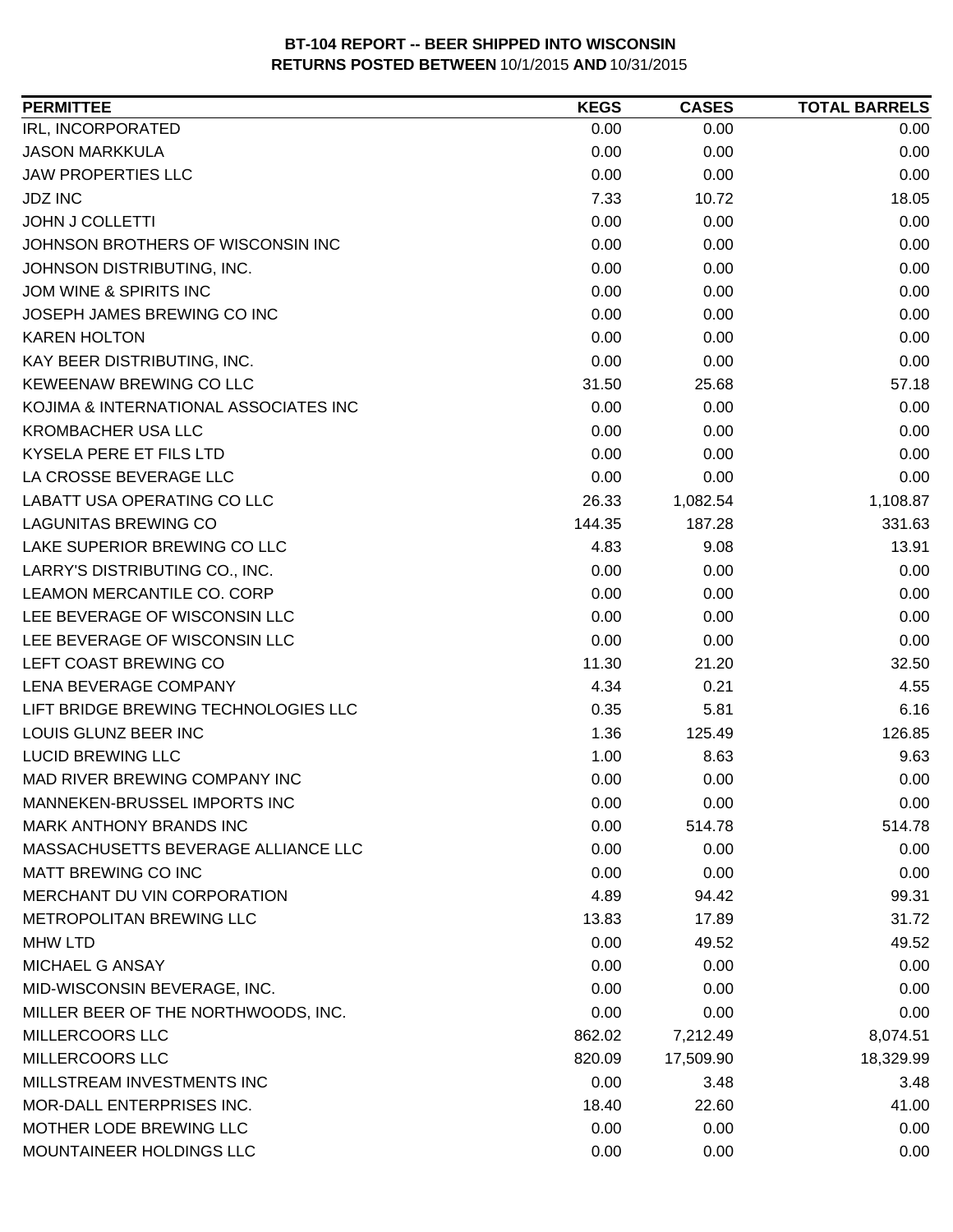| <b>PERMITTEE</b>                     | <b>KEGS</b> | <b>CASES</b> | <b>TOTAL BARRELS</b> |
|--------------------------------------|-------------|--------------|----------------------|
| MOYLANS BREWING CO LTD               | 7.32        | 0.00         | 7.32                 |
| MUTUAL WHOLESALE LIQUOR INC          | 0.00        | 0.00         | 0.00                 |
| NDC SYSTEMS LP                       | 77.34       | 0.00         | 77.34                |
| NEBRASKA BREWING CO INC              | 4.19        | 0.73         | 4.92                 |
| NEEDHAM DISTRIBUTING CO., INC.       | 0.00        | 0.00         | 0.00                 |
| NEW HOLLAND BREWING CO LLC           | 48.33       | 145.45       | 193.78               |
| NEW PLANET BEER COMPANY              | 0.00        | 0.00         | 0.00                 |
| NEW YORK MUTUAL TRADING CO INC       | 0.00        | 0.00         | 0.00                 |
| NOELKE DISTRIBUTORS, INC.            | 0.00        | 0.00         | 0.00                 |
| NORTH COAST BREWING CO INC           | 17.17       | 32.55        | 49.72                |
| NORTHWEST BEVERAGES, INC.            | 0.00        | 0.00         | 0.00                 |
| NOUVEAU VENTURES LLC                 | 0.00        | 0.00         | 0.00                 |
| ONION PUB & BREWERY INC              | 0.00        | 0.00         | 0.00                 |
| OREGON BREWING COMPANY INC           | 8.09        | 48.92        | 57.01                |
| OTT SCHWEITZER DISTRIBUTORSHIP, INC. | 0.00        | 0.00         | 0.00                 |
| PABST BREWING COMPANY                | 5,413.57    | 0.00         | 5,413.57             |
| PAMPA BEVERAGES LLC                  | 0.00        | 0.00         | 0.00                 |
| PARADOX BEER COMPANY INC             | 0.00        | 30.68        | 30.68                |
| PARK RIDGE DISTRIBUTING, INC.        | 0.00        | 0.00         | 0.00                 |
| PATERNO IMPORTS LTD                  | 0.00        | 0.00         | 0.00                 |
| PAULANER USA LLC                     | 337.23      | 572.38       | 909.61               |
| PEAK ORGANIC BREWING CO LLC          | 0.00        | 0.00         | 0.00                 |
| PEHLER DISTRIBUTING, INC.            | 0.00        | 0.00         | 0.00                 |
| PERENNIAL PARTNERS LLC               | 3.34        | 5.36         | 8.70                 |
| PETER M MESROBIAN                    | 0.00        | 0.00         | 0.00                 |
| PHIL KNUTSEN                         | 0.00        | 0.00         | 0.00                 |
| PHILLIPS WINE COMPANY                | 0.00        | 0.00         | 0.00                 |
| PRO-LIQUITECH LLC                    | 0.00        | 0.00         | 0.00                 |
| RANGE BEVERAGE, INCORPORATED         | 0.00        | 0.00         | 0.00                 |
| RATAS WHOLESALE LIQUOR COMPANY       | 0.00        | 0.00         | 0.00                 |
| <b>RAVEN BRANDS INC</b>              | 0.00        | 0.00         | 0.00                 |
| <b>REINHARD PUCHERT</b>              | 0.00        | 0.00         | 0.00                 |
| <b>RICHARD D KATECHIS</b>            | 25.00       | 268.34       | 293.34               |
| RIVER CITY DISTRIBUTING CO., INC.    | 0.00        | 0.00         | 0.00                 |
| ROCLAND WINE IMPORTS                 | 0.00        | 0.00         | 0.00                 |
| ROZANE B ZAMBRANO                    | 0.00        | 0.00         | 0.00                 |
| S & H INDEPENDENT PREMIUM BRANDS LLC | 155.10      | 58.48        | 213.58               |
| S. & S. DISTRIBUTING, INC.           | 0.00        | 0.00         | 0.00                 |
| S. & S. DISTRIBUTING, INC.           | 0.00        | 0.00         | 0.00                 |
| SABEMOS BEVERAGES LLC                | 0.00        | 46.31        | 46.31                |
| SAPPORO USA INC                      | 13.60       | 44.99        | 58.59                |
| SARATOGA LIQUOR CO., INC.            | 0.00        | 0.00         | 0.00                 |
| SAUGATUCK BREWING COMPANY INC        | 13.00       | 6.17         | 19.17                |
| SCHNEIDER DISTRIBUTING CO., INC.     | 0.00        | 0.00         | 0.00                 |
| SCUTTLEBUTT BREWING CO LLC           | 0.00        | 0.00         | 0.00                 |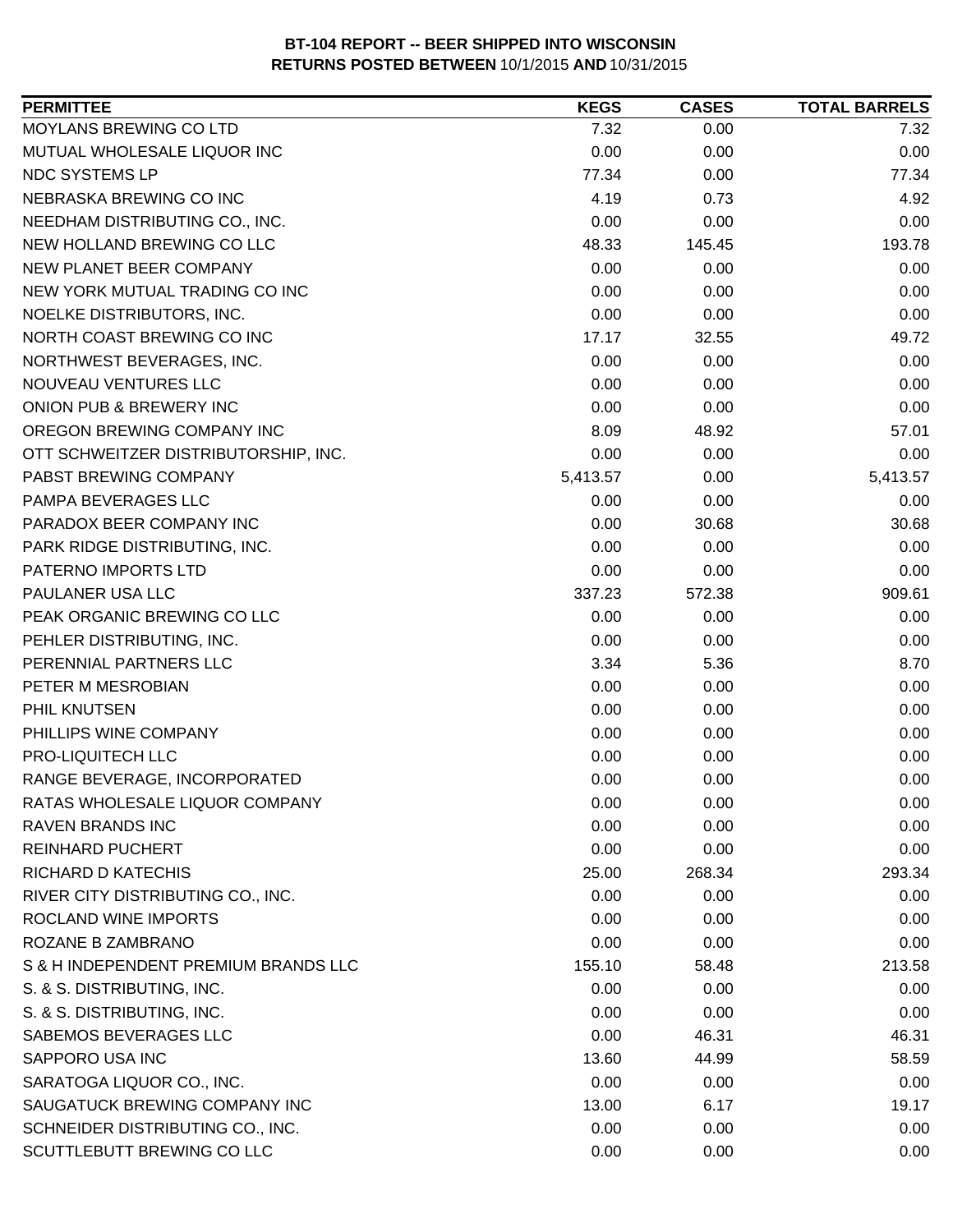| <b>SHANE WELCH</b><br>0.00<br>0.00<br>0.00<br>SHELTON BROTHERS INC<br>32.14<br>12.11<br>20.03<br>SIERRA NEVADA BREWING COMPANY<br>39.57<br>497.61<br>537.18<br>SINGHA NORTH AMERICA INC<br>0.00<br>0.00<br>0.00<br>SMUTTYNOSE BREWING CO INC<br>0.00<br>7.98<br>7.98<br>SOLEMN OATH BREWERY LLC<br>0.00<br>0.00<br>0.00<br>SOUTHERN TIER BREWING COMPANY II LLC<br>20.32<br>85.78<br>65.46<br>0.00<br>10.16<br><b>SRB OPERATIONS LLC</b><br>10.16<br>ST KILLIAN IMPORTING CO INC<br>97.00<br>30.00<br>67.00<br>STANLEY STAWSKI DIST CO INC<br>16.44<br>0.00<br>16.44<br>STEINBECK BREWING COMPANY<br>23.16<br>0.00<br>23.16<br>486.47<br><b>SUMMIT BREWING COMPANY</b><br>338.98<br>147.49<br>SUPERIOR BEVERAGES LLC<br>0.00<br>0.00<br>0.00<br><b>SURLY BREWING COMPANY</b><br>432.43<br>112.83<br>319.60<br>SYLWESTER KOLAKOWSKI<br>0.00<br>0.00<br>0.00<br>TALLGRASS BREWING COMPANY INC<br>27.24<br>63.48<br>90.72<br>THE BRUERY LLC<br>0.00<br>0.00<br>0.00<br>THE GAMBRINUS COMPANY<br>79.00<br>240.73<br>161.73<br>THE GREAT LAKES BREWING CO<br>53.68<br>81.29<br>134.97<br>THE R.S. LIPMAN COMPANY<br>0.00<br>0.00<br>0.00<br>0.00<br>0.00<br>THE VETERAN BEVERAGE COMPANY<br>0.00<br>TI BEVERAGE GROUP LTD<br>0.00<br>0.00<br>0.00<br><b>TODD FYTEN</b><br>0.00<br>0.00<br>0.00<br><b>TOPPLING GOLIATH INC</b><br>4.92<br>82.46<br>87.38<br>TRIANGLE DISTRIBUTING COMPANY, INC.<br>0.00<br>0.00<br>0.00<br><b>TRUCKEE CRAFT BREWING</b><br>0.00<br>0.00<br>0.00<br>TWO BROTHERS BREWING COMPANY<br>79.16<br>176.35<br>97.19<br>UINTA BREWING COMPANY<br>31.84<br>48.23<br>80.07<br>UNITED STATES BEVERAGE LLC<br>0.00<br>96.89<br>96.89<br>UNITED STATES DISTILLED PRODUCTS CO.<br>40.24<br>0.00<br>40.24<br>UNITY VIBRATION LIVING KOMBUCHA TEA LLC<br>2.83<br>15.36<br>18.19<br>UPLAND BREWING COMPANY INC<br>10.33<br>19.28<br>29.61<br>UTAH BREWERS COOPERATIVE LC<br>14.48<br>189.97<br>175.49<br><b>VERMONT HARD CIDER COMPANY LLC</b><br>0.00<br>0.00<br>0.00<br><b>VICTORY BREWING COMPANY</b><br>15.00<br>37.78<br>52.78<br>VINO.COM LLC<br>0.00<br>21.18<br>21.18<br>WARSTEINER IMPORTERS AGENCY INC<br>0.00<br>0.00<br>0.00<br><b>WDI LLC</b><br>0.00<br>0.00<br>0.00<br>0.00<br>0.00<br>0.00<br><b>WEIN BAUER INC</b><br>0.00<br>0.00<br>0.00<br>5.06<br>18.75<br>13.69<br>WEYERBACHER BREWING CO INC<br>31.50<br>2.00<br>29.50<br>9.82<br>23.77<br>33.59<br>WINERY EXCHANGE, INC.<br>0.00<br>48.03<br>48.03<br>WIRTZ BEVERAGE WISCONSIN METRO-MILWAUKEE INC<br>0.00<br>0.00<br>0.00 | <b>PERMITTEE</b>            | <b>KEGS</b> | <b>CASES</b> | <b>TOTAL BARRELS</b> |
|------------------------------------------------------------------------------------------------------------------------------------------------------------------------------------------------------------------------------------------------------------------------------------------------------------------------------------------------------------------------------------------------------------------------------------------------------------------------------------------------------------------------------------------------------------------------------------------------------------------------------------------------------------------------------------------------------------------------------------------------------------------------------------------------------------------------------------------------------------------------------------------------------------------------------------------------------------------------------------------------------------------------------------------------------------------------------------------------------------------------------------------------------------------------------------------------------------------------------------------------------------------------------------------------------------------------------------------------------------------------------------------------------------------------------------------------------------------------------------------------------------------------------------------------------------------------------------------------------------------------------------------------------------------------------------------------------------------------------------------------------------------------------------------------------------------------------------------------------------------------------------------------------------------------------------------------------------------------------------------------------------------------------------------------------------------------------------------------------------------------------------------------------------------------------------------------------------------------------------------------------------------------------------------------------------------------------------------------------------------------------------------------------------------------------------------------------------------------------------------------------------|-----------------------------|-------------|--------------|----------------------|
|                                                                                                                                                                                                                                                                                                                                                                                                                                                                                                                                                                                                                                                                                                                                                                                                                                                                                                                                                                                                                                                                                                                                                                                                                                                                                                                                                                                                                                                                                                                                                                                                                                                                                                                                                                                                                                                                                                                                                                                                                                                                                                                                                                                                                                                                                                                                                                                                                                                                                                            |                             |             |              |                      |
|                                                                                                                                                                                                                                                                                                                                                                                                                                                                                                                                                                                                                                                                                                                                                                                                                                                                                                                                                                                                                                                                                                                                                                                                                                                                                                                                                                                                                                                                                                                                                                                                                                                                                                                                                                                                                                                                                                                                                                                                                                                                                                                                                                                                                                                                                                                                                                                                                                                                                                            |                             |             |              |                      |
|                                                                                                                                                                                                                                                                                                                                                                                                                                                                                                                                                                                                                                                                                                                                                                                                                                                                                                                                                                                                                                                                                                                                                                                                                                                                                                                                                                                                                                                                                                                                                                                                                                                                                                                                                                                                                                                                                                                                                                                                                                                                                                                                                                                                                                                                                                                                                                                                                                                                                                            |                             |             |              |                      |
|                                                                                                                                                                                                                                                                                                                                                                                                                                                                                                                                                                                                                                                                                                                                                                                                                                                                                                                                                                                                                                                                                                                                                                                                                                                                                                                                                                                                                                                                                                                                                                                                                                                                                                                                                                                                                                                                                                                                                                                                                                                                                                                                                                                                                                                                                                                                                                                                                                                                                                            |                             |             |              |                      |
|                                                                                                                                                                                                                                                                                                                                                                                                                                                                                                                                                                                                                                                                                                                                                                                                                                                                                                                                                                                                                                                                                                                                                                                                                                                                                                                                                                                                                                                                                                                                                                                                                                                                                                                                                                                                                                                                                                                                                                                                                                                                                                                                                                                                                                                                                                                                                                                                                                                                                                            |                             |             |              |                      |
|                                                                                                                                                                                                                                                                                                                                                                                                                                                                                                                                                                                                                                                                                                                                                                                                                                                                                                                                                                                                                                                                                                                                                                                                                                                                                                                                                                                                                                                                                                                                                                                                                                                                                                                                                                                                                                                                                                                                                                                                                                                                                                                                                                                                                                                                                                                                                                                                                                                                                                            |                             |             |              |                      |
|                                                                                                                                                                                                                                                                                                                                                                                                                                                                                                                                                                                                                                                                                                                                                                                                                                                                                                                                                                                                                                                                                                                                                                                                                                                                                                                                                                                                                                                                                                                                                                                                                                                                                                                                                                                                                                                                                                                                                                                                                                                                                                                                                                                                                                                                                                                                                                                                                                                                                                            |                             |             |              |                      |
|                                                                                                                                                                                                                                                                                                                                                                                                                                                                                                                                                                                                                                                                                                                                                                                                                                                                                                                                                                                                                                                                                                                                                                                                                                                                                                                                                                                                                                                                                                                                                                                                                                                                                                                                                                                                                                                                                                                                                                                                                                                                                                                                                                                                                                                                                                                                                                                                                                                                                                            |                             |             |              |                      |
|                                                                                                                                                                                                                                                                                                                                                                                                                                                                                                                                                                                                                                                                                                                                                                                                                                                                                                                                                                                                                                                                                                                                                                                                                                                                                                                                                                                                                                                                                                                                                                                                                                                                                                                                                                                                                                                                                                                                                                                                                                                                                                                                                                                                                                                                                                                                                                                                                                                                                                            |                             |             |              |                      |
|                                                                                                                                                                                                                                                                                                                                                                                                                                                                                                                                                                                                                                                                                                                                                                                                                                                                                                                                                                                                                                                                                                                                                                                                                                                                                                                                                                                                                                                                                                                                                                                                                                                                                                                                                                                                                                                                                                                                                                                                                                                                                                                                                                                                                                                                                                                                                                                                                                                                                                            |                             |             |              |                      |
|                                                                                                                                                                                                                                                                                                                                                                                                                                                                                                                                                                                                                                                                                                                                                                                                                                                                                                                                                                                                                                                                                                                                                                                                                                                                                                                                                                                                                                                                                                                                                                                                                                                                                                                                                                                                                                                                                                                                                                                                                                                                                                                                                                                                                                                                                                                                                                                                                                                                                                            |                             |             |              |                      |
|                                                                                                                                                                                                                                                                                                                                                                                                                                                                                                                                                                                                                                                                                                                                                                                                                                                                                                                                                                                                                                                                                                                                                                                                                                                                                                                                                                                                                                                                                                                                                                                                                                                                                                                                                                                                                                                                                                                                                                                                                                                                                                                                                                                                                                                                                                                                                                                                                                                                                                            |                             |             |              |                      |
|                                                                                                                                                                                                                                                                                                                                                                                                                                                                                                                                                                                                                                                                                                                                                                                                                                                                                                                                                                                                                                                                                                                                                                                                                                                                                                                                                                                                                                                                                                                                                                                                                                                                                                                                                                                                                                                                                                                                                                                                                                                                                                                                                                                                                                                                                                                                                                                                                                                                                                            |                             |             |              |                      |
|                                                                                                                                                                                                                                                                                                                                                                                                                                                                                                                                                                                                                                                                                                                                                                                                                                                                                                                                                                                                                                                                                                                                                                                                                                                                                                                                                                                                                                                                                                                                                                                                                                                                                                                                                                                                                                                                                                                                                                                                                                                                                                                                                                                                                                                                                                                                                                                                                                                                                                            |                             |             |              |                      |
|                                                                                                                                                                                                                                                                                                                                                                                                                                                                                                                                                                                                                                                                                                                                                                                                                                                                                                                                                                                                                                                                                                                                                                                                                                                                                                                                                                                                                                                                                                                                                                                                                                                                                                                                                                                                                                                                                                                                                                                                                                                                                                                                                                                                                                                                                                                                                                                                                                                                                                            |                             |             |              |                      |
|                                                                                                                                                                                                                                                                                                                                                                                                                                                                                                                                                                                                                                                                                                                                                                                                                                                                                                                                                                                                                                                                                                                                                                                                                                                                                                                                                                                                                                                                                                                                                                                                                                                                                                                                                                                                                                                                                                                                                                                                                                                                                                                                                                                                                                                                                                                                                                                                                                                                                                            |                             |             |              |                      |
|                                                                                                                                                                                                                                                                                                                                                                                                                                                                                                                                                                                                                                                                                                                                                                                                                                                                                                                                                                                                                                                                                                                                                                                                                                                                                                                                                                                                                                                                                                                                                                                                                                                                                                                                                                                                                                                                                                                                                                                                                                                                                                                                                                                                                                                                                                                                                                                                                                                                                                            |                             |             |              |                      |
|                                                                                                                                                                                                                                                                                                                                                                                                                                                                                                                                                                                                                                                                                                                                                                                                                                                                                                                                                                                                                                                                                                                                                                                                                                                                                                                                                                                                                                                                                                                                                                                                                                                                                                                                                                                                                                                                                                                                                                                                                                                                                                                                                                                                                                                                                                                                                                                                                                                                                                            |                             |             |              |                      |
|                                                                                                                                                                                                                                                                                                                                                                                                                                                                                                                                                                                                                                                                                                                                                                                                                                                                                                                                                                                                                                                                                                                                                                                                                                                                                                                                                                                                                                                                                                                                                                                                                                                                                                                                                                                                                                                                                                                                                                                                                                                                                                                                                                                                                                                                                                                                                                                                                                                                                                            |                             |             |              |                      |
|                                                                                                                                                                                                                                                                                                                                                                                                                                                                                                                                                                                                                                                                                                                                                                                                                                                                                                                                                                                                                                                                                                                                                                                                                                                                                                                                                                                                                                                                                                                                                                                                                                                                                                                                                                                                                                                                                                                                                                                                                                                                                                                                                                                                                                                                                                                                                                                                                                                                                                            |                             |             |              |                      |
|                                                                                                                                                                                                                                                                                                                                                                                                                                                                                                                                                                                                                                                                                                                                                                                                                                                                                                                                                                                                                                                                                                                                                                                                                                                                                                                                                                                                                                                                                                                                                                                                                                                                                                                                                                                                                                                                                                                                                                                                                                                                                                                                                                                                                                                                                                                                                                                                                                                                                                            |                             |             |              |                      |
|                                                                                                                                                                                                                                                                                                                                                                                                                                                                                                                                                                                                                                                                                                                                                                                                                                                                                                                                                                                                                                                                                                                                                                                                                                                                                                                                                                                                                                                                                                                                                                                                                                                                                                                                                                                                                                                                                                                                                                                                                                                                                                                                                                                                                                                                                                                                                                                                                                                                                                            |                             |             |              |                      |
|                                                                                                                                                                                                                                                                                                                                                                                                                                                                                                                                                                                                                                                                                                                                                                                                                                                                                                                                                                                                                                                                                                                                                                                                                                                                                                                                                                                                                                                                                                                                                                                                                                                                                                                                                                                                                                                                                                                                                                                                                                                                                                                                                                                                                                                                                                                                                                                                                                                                                                            |                             |             |              |                      |
|                                                                                                                                                                                                                                                                                                                                                                                                                                                                                                                                                                                                                                                                                                                                                                                                                                                                                                                                                                                                                                                                                                                                                                                                                                                                                                                                                                                                                                                                                                                                                                                                                                                                                                                                                                                                                                                                                                                                                                                                                                                                                                                                                                                                                                                                                                                                                                                                                                                                                                            |                             |             |              |                      |
|                                                                                                                                                                                                                                                                                                                                                                                                                                                                                                                                                                                                                                                                                                                                                                                                                                                                                                                                                                                                                                                                                                                                                                                                                                                                                                                                                                                                                                                                                                                                                                                                                                                                                                                                                                                                                                                                                                                                                                                                                                                                                                                                                                                                                                                                                                                                                                                                                                                                                                            |                             |             |              |                      |
|                                                                                                                                                                                                                                                                                                                                                                                                                                                                                                                                                                                                                                                                                                                                                                                                                                                                                                                                                                                                                                                                                                                                                                                                                                                                                                                                                                                                                                                                                                                                                                                                                                                                                                                                                                                                                                                                                                                                                                                                                                                                                                                                                                                                                                                                                                                                                                                                                                                                                                            |                             |             |              |                      |
|                                                                                                                                                                                                                                                                                                                                                                                                                                                                                                                                                                                                                                                                                                                                                                                                                                                                                                                                                                                                                                                                                                                                                                                                                                                                                                                                                                                                                                                                                                                                                                                                                                                                                                                                                                                                                                                                                                                                                                                                                                                                                                                                                                                                                                                                                                                                                                                                                                                                                                            |                             |             |              |                      |
|                                                                                                                                                                                                                                                                                                                                                                                                                                                                                                                                                                                                                                                                                                                                                                                                                                                                                                                                                                                                                                                                                                                                                                                                                                                                                                                                                                                                                                                                                                                                                                                                                                                                                                                                                                                                                                                                                                                                                                                                                                                                                                                                                                                                                                                                                                                                                                                                                                                                                                            |                             |             |              |                      |
|                                                                                                                                                                                                                                                                                                                                                                                                                                                                                                                                                                                                                                                                                                                                                                                                                                                                                                                                                                                                                                                                                                                                                                                                                                                                                                                                                                                                                                                                                                                                                                                                                                                                                                                                                                                                                                                                                                                                                                                                                                                                                                                                                                                                                                                                                                                                                                                                                                                                                                            |                             |             |              |                      |
|                                                                                                                                                                                                                                                                                                                                                                                                                                                                                                                                                                                                                                                                                                                                                                                                                                                                                                                                                                                                                                                                                                                                                                                                                                                                                                                                                                                                                                                                                                                                                                                                                                                                                                                                                                                                                                                                                                                                                                                                                                                                                                                                                                                                                                                                                                                                                                                                                                                                                                            |                             |             |              |                      |
|                                                                                                                                                                                                                                                                                                                                                                                                                                                                                                                                                                                                                                                                                                                                                                                                                                                                                                                                                                                                                                                                                                                                                                                                                                                                                                                                                                                                                                                                                                                                                                                                                                                                                                                                                                                                                                                                                                                                                                                                                                                                                                                                                                                                                                                                                                                                                                                                                                                                                                            |                             |             |              |                      |
|                                                                                                                                                                                                                                                                                                                                                                                                                                                                                                                                                                                                                                                                                                                                                                                                                                                                                                                                                                                                                                                                                                                                                                                                                                                                                                                                                                                                                                                                                                                                                                                                                                                                                                                                                                                                                                                                                                                                                                                                                                                                                                                                                                                                                                                                                                                                                                                                                                                                                                            |                             |             |              |                      |
|                                                                                                                                                                                                                                                                                                                                                                                                                                                                                                                                                                                                                                                                                                                                                                                                                                                                                                                                                                                                                                                                                                                                                                                                                                                                                                                                                                                                                                                                                                                                                                                                                                                                                                                                                                                                                                                                                                                                                                                                                                                                                                                                                                                                                                                                                                                                                                                                                                                                                                            |                             |             |              |                      |
|                                                                                                                                                                                                                                                                                                                                                                                                                                                                                                                                                                                                                                                                                                                                                                                                                                                                                                                                                                                                                                                                                                                                                                                                                                                                                                                                                                                                                                                                                                                                                                                                                                                                                                                                                                                                                                                                                                                                                                                                                                                                                                                                                                                                                                                                                                                                                                                                                                                                                                            |                             |             |              |                      |
|                                                                                                                                                                                                                                                                                                                                                                                                                                                                                                                                                                                                                                                                                                                                                                                                                                                                                                                                                                                                                                                                                                                                                                                                                                                                                                                                                                                                                                                                                                                                                                                                                                                                                                                                                                                                                                                                                                                                                                                                                                                                                                                                                                                                                                                                                                                                                                                                                                                                                                            |                             |             |              |                      |
|                                                                                                                                                                                                                                                                                                                                                                                                                                                                                                                                                                                                                                                                                                                                                                                                                                                                                                                                                                                                                                                                                                                                                                                                                                                                                                                                                                                                                                                                                                                                                                                                                                                                                                                                                                                                                                                                                                                                                                                                                                                                                                                                                                                                                                                                                                                                                                                                                                                                                                            |                             |             |              |                      |
|                                                                                                                                                                                                                                                                                                                                                                                                                                                                                                                                                                                                                                                                                                                                                                                                                                                                                                                                                                                                                                                                                                                                                                                                                                                                                                                                                                                                                                                                                                                                                                                                                                                                                                                                                                                                                                                                                                                                                                                                                                                                                                                                                                                                                                                                                                                                                                                                                                                                                                            |                             |             |              |                      |
|                                                                                                                                                                                                                                                                                                                                                                                                                                                                                                                                                                                                                                                                                                                                                                                                                                                                                                                                                                                                                                                                                                                                                                                                                                                                                                                                                                                                                                                                                                                                                                                                                                                                                                                                                                                                                                                                                                                                                                                                                                                                                                                                                                                                                                                                                                                                                                                                                                                                                                            |                             |             |              |                      |
|                                                                                                                                                                                                                                                                                                                                                                                                                                                                                                                                                                                                                                                                                                                                                                                                                                                                                                                                                                                                                                                                                                                                                                                                                                                                                                                                                                                                                                                                                                                                                                                                                                                                                                                                                                                                                                                                                                                                                                                                                                                                                                                                                                                                                                                                                                                                                                                                                                                                                                            | <b>WDI LLC</b>              |             |              |                      |
|                                                                                                                                                                                                                                                                                                                                                                                                                                                                                                                                                                                                                                                                                                                                                                                                                                                                                                                                                                                                                                                                                                                                                                                                                                                                                                                                                                                                                                                                                                                                                                                                                                                                                                                                                                                                                                                                                                                                                                                                                                                                                                                                                                                                                                                                                                                                                                                                                                                                                                            |                             |             |              |                      |
|                                                                                                                                                                                                                                                                                                                                                                                                                                                                                                                                                                                                                                                                                                                                                                                                                                                                                                                                                                                                                                                                                                                                                                                                                                                                                                                                                                                                                                                                                                                                                                                                                                                                                                                                                                                                                                                                                                                                                                                                                                                                                                                                                                                                                                                                                                                                                                                                                                                                                                            | <b>WETTEN IMPORTERS INC</b> |             |              |                      |
|                                                                                                                                                                                                                                                                                                                                                                                                                                                                                                                                                                                                                                                                                                                                                                                                                                                                                                                                                                                                                                                                                                                                                                                                                                                                                                                                                                                                                                                                                                                                                                                                                                                                                                                                                                                                                                                                                                                                                                                                                                                                                                                                                                                                                                                                                                                                                                                                                                                                                                            |                             |             |              |                      |
|                                                                                                                                                                                                                                                                                                                                                                                                                                                                                                                                                                                                                                                                                                                                                                                                                                                                                                                                                                                                                                                                                                                                                                                                                                                                                                                                                                                                                                                                                                                                                                                                                                                                                                                                                                                                                                                                                                                                                                                                                                                                                                                                                                                                                                                                                                                                                                                                                                                                                                            | WIN IT TOO INC              |             |              |                      |
|                                                                                                                                                                                                                                                                                                                                                                                                                                                                                                                                                                                                                                                                                                                                                                                                                                                                                                                                                                                                                                                                                                                                                                                                                                                                                                                                                                                                                                                                                                                                                                                                                                                                                                                                                                                                                                                                                                                                                                                                                                                                                                                                                                                                                                                                                                                                                                                                                                                                                                            |                             |             |              |                      |
|                                                                                                                                                                                                                                                                                                                                                                                                                                                                                                                                                                                                                                                                                                                                                                                                                                                                                                                                                                                                                                                                                                                                                                                                                                                                                                                                                                                                                                                                                                                                                                                                                                                                                                                                                                                                                                                                                                                                                                                                                                                                                                                                                                                                                                                                                                                                                                                                                                                                                                            |                             |             |              |                      |